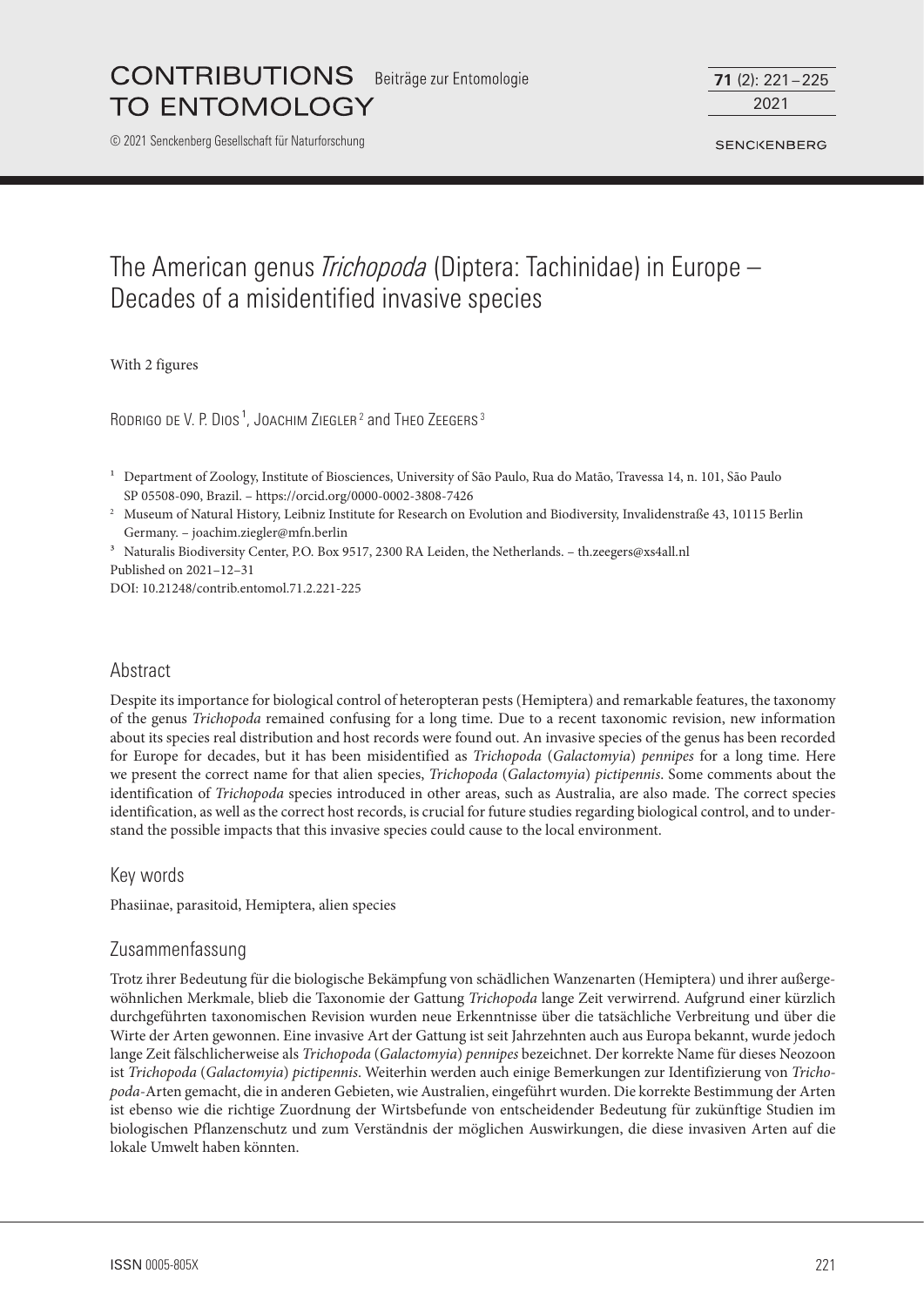#### **Stichwörter**

Phasiinae, Parasitoide, Hemiptera, Neozoen

# Introduction

*Trichopoda* BERTHOLD, 1827, is probably one of the most remarkable genera of Tachinidae. Both by its stunning morphological features, such as the bright colors and the feather-like setae on the hind tibia, as well as for its importance in biological control, having as host innumerous important heteropteran pests (Dios & Nihei 2020). Despite its importance, the genus historically had a problematic taxonomy, with many described and synonymized names. The genus has a complicated morphology, as most species have sexual dimorphic features and also presents polymorphism, which contributed to its taxonomic problems. A morphological revision has been published recently (DIOS & NIHEI 2020), which provides a better understanding of the genus and its species boundaries. However, as the mentioned revision points out, more studies need to be done to fully understand some of its species and their boundaries.

The importance of *Trichopoda* species for biological control have been noted, and different studies dealt with their biology and the relationship between some of its species and their hosts (Worthley 1924a, b; Beard 1940, LILJESTHRÖM 1992). For their importance controlling pests, some species of this New World genus have also been introduced in different parts of the world, such as in Hawaii, Australia, South Africa, New Zealand and Fiji Islands (DAVIS 1964, RAO et al. 1971, MICHAEL 1981, JONES 1988, Berg et al. 1994). In some cases, these introductions occurred accidentally, as happened in Europe (Colazza et al. 1996). There, the introduction occurred in Italy, with the first record of a *Trichopoda* in Europe from 1983 (Tschorsnig et al. 2012). Later, these flies were recorded in different places in Europe, such as Albania, Croatia, Cyprus, France, Germany, Greece, Malta, Netherlands, Portugal, Russia, Slovenia, Spain, Switzerland (COLAZZA et al. 1996, Tschorsnig et al. 2000, Groot et al. 2007, Zeegers 2010, Bystrowski 2012, Obrecht 2014, Pétremand et al*.* 2015, Altmann 2018, Kazilas et al*.* 2020, ZIEGLER & STANDFUSS 2020) and even in Western Asia, in Israel (FREIDBERG et al. 2011), Turkey (KAZILAS et al. 2020), and in northern Africa in Egypt (El-Hawagry et al*.* 2020). If the species was introduced several times, or if all specimens come from a single introduction with a posterior population spread is still unknown.

However, due to their complex taxonomic history and morphological similarities, some of these introduced species were wrongly identified along history. In this publication, we intend to elucidate some of these misidentifications, and give correct names to these introduced species of *Trichopoda* in Europe, Western Asia, Northern Africa, Australia, New Zealand, and Hawaii. This helps in the interpretation of previous records and in the preparation of future studies.

# Material & Methods

Specimens were examined from different European countries (France, Italy, Greece). These specimens were from the second author personal collection (CZB), the third author personal collection (CTZS) and specimens from the personal collection of Lisa and Klaus Standfuss, Dortmund, Germany (CSD):

- $1 \, \sigma$  photographed, label data: "Frankrijk [= France] / Lot et Garonne / Buzet sur Balsie / 15-10-2003 / leg. Pennards" (CTZS).
- 1 d dissected, label data: "France, Pyr. Or. / Estagel / Juni 2000 / leg. Pyr. Excursie / Diertax. Wageningen" (CTZS).
- $1 \circ$  label data: "Siena, IT  $[=$  Italy] / Pontignano / 15-05-2000 / M. Willemse" (CTZS).
- 1 º label data: "GREECE: Crete, Heraklion reg. / Selena mountain range, valley / southwest of Krasi S of Malia / 35°13'50"N 25°27'49"E / 30.iv.2018, 580 m / leg. C. Lange & J. Ziegler //  $37.183$  [= coll. no.]" (CZB).
- 1 d same data as previous except "10.v.2018 // 37.005 [= coll. no.]" (CZB).
- 1 º label data: "GREECE: Thessalia, Peninsula Pilio / Notio Pilio, village Platania / approx. 39°08'N 23°16'E, 5.ix.2014, 0–5 m / leg. K. Standfuss, coll. Ziegler // 36.125 [= coll. no.]" (CZB).
- 2 º º label data: "Platania/Volos /14.9.2018 / leg. Lisa Standfuss" ("Platania/Volos" means Greece, Thessalia, Peninsula Pilio near village Platania) (CSD).
- 1  $\sigma$  same data as previous except "23.9.2018" (CSD).
- $1 \sigma$ ,  $1 \Omega$  same data as previous except "15.9.2018 / leg. K. Standfuss" (CSD).

The first author also examined some specimens deposited at the State Museum of Natural History Stuttgart.

Specimens were examined using a Leica EZ4 stereomicroscope. For examining the terminalia, specimens were placed in a moist chamber for 48 to 72 hours, then the last abdominal segments were dissected and placed in a 10 % potassium hydroxide solution (KOH). The solution was heated for 5 to 7 minutes. Then, to neutralize the KOH, the terminalia were put in a 10 % solution of acetic acid for 2 minutes and carefully washed with water. After study, the terminalia were placed in glycerin in small tubes pinned under their corresponding specimens.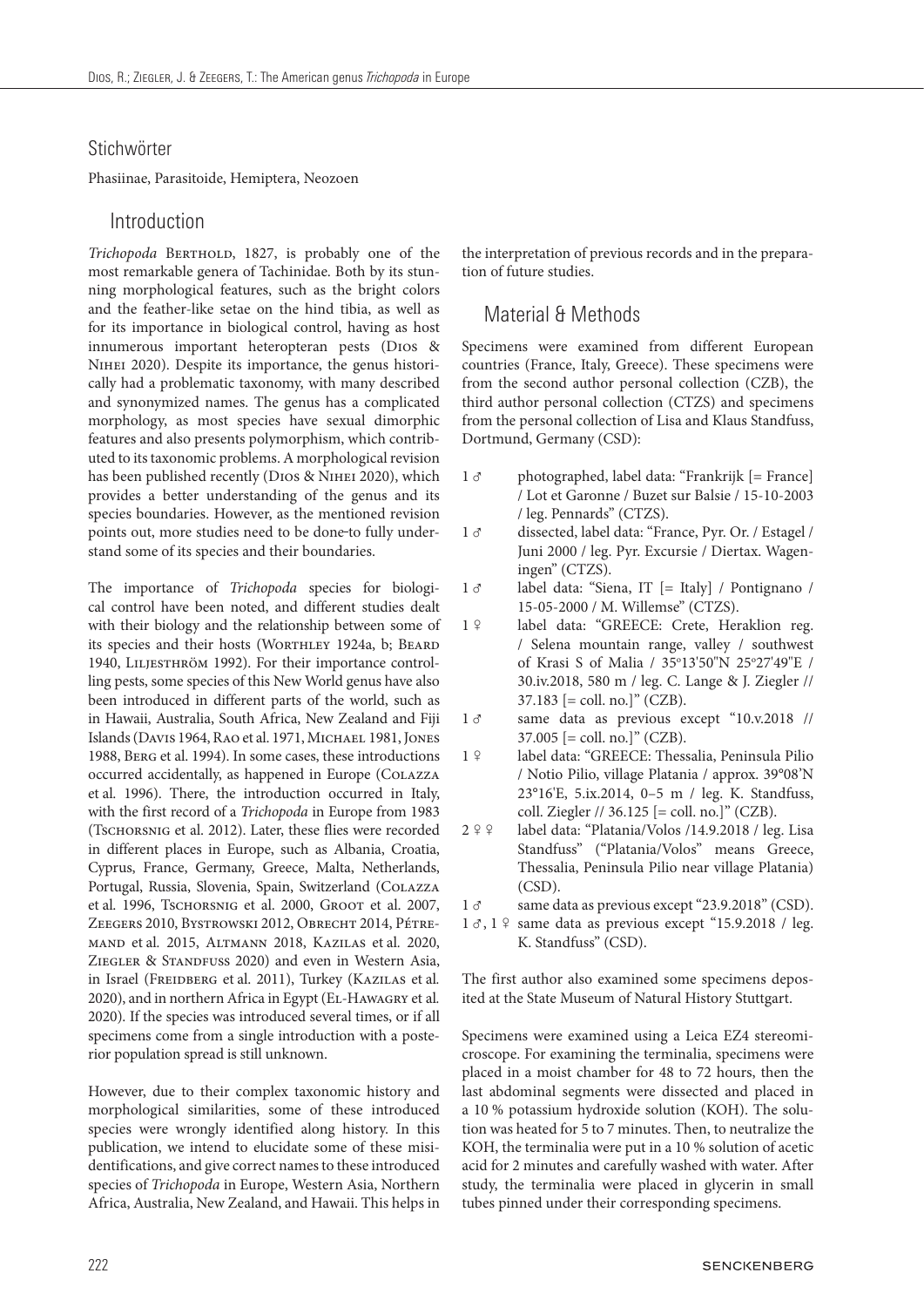# Results and Discussion

From the examined specimens and their terminalia, we can conclude that the species introduced accidentally in Europe is actually *Trichopoda* (*Galactomyia*) *pictipennis* Bigot, 1876, and not *T.* (*Galactomyia*) *pennipes* Fabricius, 1781 as it was previously assumed. The species are relatively similar, and the real boundaries of *T*. *pennipes* were not very clear before the revision of the genus was made. Both species can be identified following the key, redescriptions, illustrations and images provided in Dios & Nihei (2020). Examining both males and females, from different European

of Kazilas et al. (2020). Only the species records by ZIEGLER & STANDFUSS (2020) are not published as *Trichopoda pennipes*, but as an unknown species similar to *T. giacomellii* sensu SANDS & COOMBS (1999) – a misinterpretation of *T. pictipennis*. The real *T. giacomellii* (Blanchard, 1966) is now a synonym of *T. pennipes*. Also examining photos from online sources (Academy & National Geographic 2021), we can observe only specimens of *T*. *pictipennis* (photos of the black colored female, and the males more brownish to yellow colored, with large yellow markings on the wing).



**Fig. 1**: *Trichopoda* (*Galactomyia*) *pictipennis*, (France, Lot-et-Garonne). **A**. Dorsal habitus. **B**. Lateral habitus. Body length 9 mm.



**Fig. 2**: **A**. *Trichopoda* (*Galactomyia*) *pictipennis*, (France, Estagel), dissected terminalia, left lateral view. Abbreviations: Ce = cerci, D = distiphallus, E = epandrium, H = Hypandrium, P = phallapodeme. B. Living  $\varphi$  of *Trichopoda* (*Galactomyia*) *pictipennis* on a leaf of *Drimia maritima*, showing the characteristic darker body coloration (Greece, Crete). Body length 9 mm.

localities, we can say that apparently only *T*. *pictipennis* is stablished there. In a recent publication (Darmanin & Cerretti 2019) recording the first *Trichopoda* for Malta, there is a photograph of a male, which is clearly *T*. *pictipennis*; the same can be said about the specimens from Croatia published in Bystrowski (2012) and from Switzerland (OBRECHT 2014, PÉTREMAND et al. 2015) and also the nice photographs in the paper

Colazza et al. (1996) suggests that the accidental introduction in Europe probably came from North America, due to the intense freight exchanges between the United States and Italy. However, knowing that the species was wrongly identified, the introduction probably came from South or Central America, as there are no records of *T*. *pictipennis* for the Nearctic Region.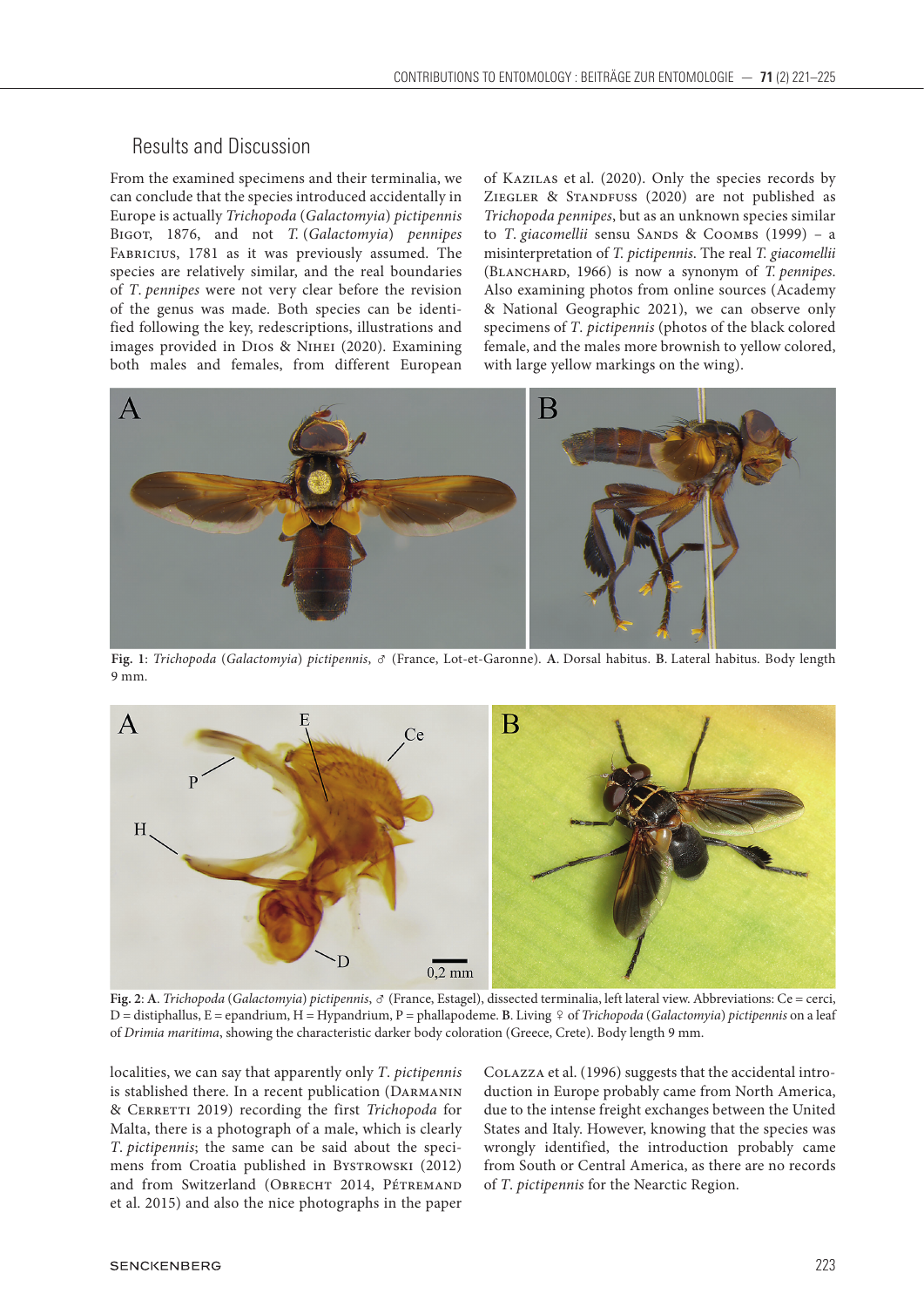The specimens introduced in Australia and New Zealand are also *T*. *pictipennis*, based on terminalia illustrations (Dios & Nihei 2020) and photographs, but were previously identified as *T. giacomellii* (SANDS & Coombs 1999). The population of *Trichopoda* there is apparently not so well stablished, but seems permanent, as there are some photographic records throughout Australia and one from New Zealand (Academy & National Geographic 2021). Maybe that could indicate some adaptability of *T*. *pictipennis* to different environments and hosts, and more studies could elucidate that.

In Australia, the species were introduced aiming to control *Nezara viridula* (Linnaeus, 1758), but they can parasite and develop in some native species, at least in laboratory conditions (SANDS & COOMBS 1999). In Hawaii there is suggestions that a *Trichopoda* species could have reduced the population of native nontarget fauna (Ноwавтн 1991). In that case, the species introduced was *T*. (*Galactomyia*) *eupilipes* Dios & Nihei, 2020, previously identified as *T*. (*Galactomyia*) *pilipes* (Fabricius, 1805) (Dios & Nihei 2020). As for its hosts in Europe, despite the invasive *N*. *viridula*, there was a single record for the native *Graphosoma lineatum* (Linnaeus, 1758) (Colazza et al. 1996).

The correct identification of species to export for biological control or even accidentally introduced invasive species is crucial aiming for better pest control efficiency and also avoiding negative impacting local communities. Many of the previous studies with *Trichopoda* species deal with *T. pennipes*, but some of these are really dealing with a different species. A review of these previous studies and the attribution of their data to the correct species would be important.

A next step could be to study these populations of *T*. *pictipennis* in Europe and Western Asia genetically, aiming to understand the relationships between their populations. It could enlighten the fact if there were different introductions in the western Palaearctic or only one. That would be interesting considering the biological control aspect, and possible future uses of this species. More research should also be done to check if native heteropterans are being used as host in Europe, which could be affecting local communities.

#### Updated host list

*Trichopoda pictipennis* Bigot, 1876

Hemiptera–Pentatomidae

*Graphosoma lineatum* (Linnaeus)–Colazza et al*.* (1996), as a single case record for *T*. *pennipes*

*Thyanta perditor* (Fabricius)–Lucini et al. (2020)

*Nezara viridula* (Linnaeus)–Dios & Nihei (2020)

Under laboratory conditions:

*Glaucias amyioti* (Dallas)–Sands & Coombs (1999)

*Plautia affinis* (Dallas)–Sands & Coombs (1999)

*Alciphron glaucus* (Fabricius)–Sands & Coombs (1999)

# Acknowledgements

We would like to thank the curators from Museum of Natural History, Leibniz Institute for Research on Evolution and Biodiversity, Berlin, Germany, and from the State Museum of Natural History Stuttgart, Germany, for letting us examine the material in their care. We also thank the reviewers of this manuscript and the Institute of Biosciences of the University of São Paulo for the logistical support.

### References

- Academy & National Geography 2021 [California Academy of Sciences & National Geographic Society]: iNaturalist. – https://www.inaturalist.org [accessed March 23, 2021].
- Altmann, A. 2018: Nützlinge Kleiner Hoffnungsschimmer für die Gemüseanbauer? – Informationssystem für die integrierte Pflanzenproduktion (isip), 18.10.2018. – https://www. isip.de/isip/servlet/isip-de/regionales/badenwuerttemberg/nuetzlinge [accessed March 19, 2021].
- Beard, R. L. 1940: The biology of *Anasa tristis* DeGeer with particular reference to the tachinid parasite, *Trichopoda pennipes*. – Connecticut Agricultural Experiment Station, Bulletin **440**: 597–679, 3 pls.
- Berg, M. A. van den; Farinelli, D. & Maritz, M. 1994: Progress towards biological control of green vegetable bug. – Inligtingsbulletin – Instituut vir Tropiese en Subtropiese Gewasse **264**: 1–3.
- BLANCHARD, E. E. 1966: Nuevos triquiopodinos argentinos, parasitos de hemípteros nocivos. (Dipt. Gymnosomatidae). – Revista de Investigaciones Agropecuarias, Serie V, Patología Vegetal **3** (7): 59–95.
- Bystrowski, C. 2012: Thoughts on how *Trichopoda pennipes* (F.) reached Israel. – The Tachinids Times **25**: 13–15.
- Colazza, S.; Giangiulliani, G. & Bin, F. 1996: Fortuitous introduction and successful establishment of *Trichopoda pennipes* F.: adult parasitoid of *Nezara viridula* (L.). – Biological Control **6** (3): 409–411.